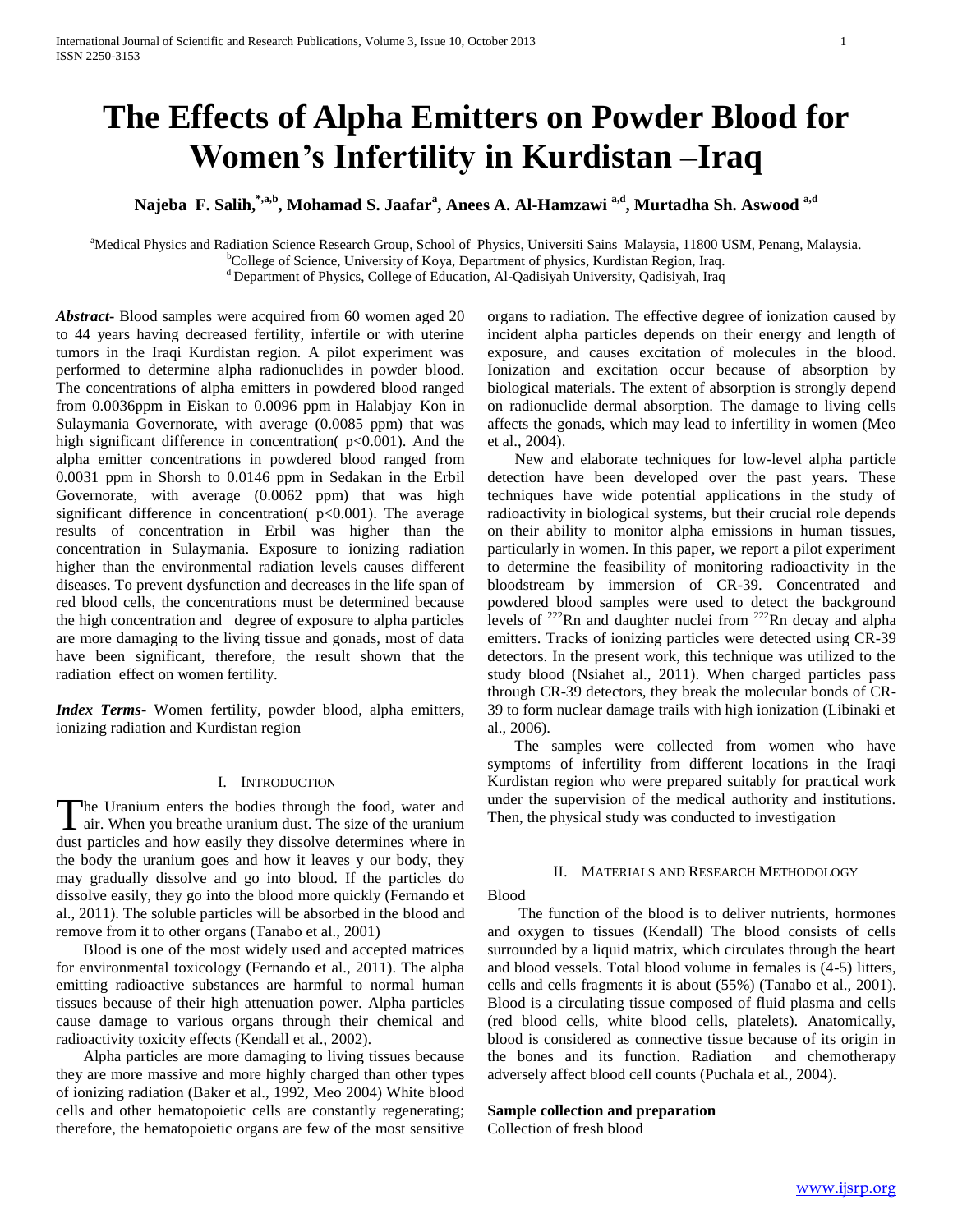Blood samples were collected from 90 women, who have decreased fertility, infertile and who suffer the tumor in uterus of women in the Iraqi Kurdistan region. The age women ranged from 21 years to 43 years. Three 3 mL blood samples were aseptically collected from each subject using disposable syringe. Each sample blood was immediately transferred into a tube containing ethylenediamine tetraacetic acid (EDTA) in order to prevent blood clotting. The personal information of each woman was recorded and labeled. The samples were stored at 4 °C (Zhu) because the blood should be stored at 2–4 °C (Zhu et al., 2009, Roussetski et al., 2004).

#### **Preparation of powder blood**

 Blood samples were heated at 70 °C for six hours to dry and oxidize organic material. The samples were then ground and pulverized several times, and sieved through a fine mesh (0.5 mm) to obtain a powder with a homogenous grain size distribution. The alpha concentrations were measured using the long tube technique with the plastic detector (CR-39) to record the tracks of α-particles from radon during exposure. Then,  $0.5$  g from each powder blood samples were placed in PVC tubes with one CR-39 detector placed on the samples inside the tube, shown in figure 1



## **Figure 1. A long-tube PVC designed to record alpha emitters in laboratory.**

 The tubes were stored for about 60 days and left in the same medical refrigerator. After a period of 60 days, all detectors (CR-39) were etched chemically at the same laboratory in 6.25N of NaOH solution at temperature of 60 $\degree$ C for 8 hours, and the tracks density were recorded using the optical microscope. The density of the tracks  $(\rho)$  in the samples was calculated according to the following relation (Meo 2004).

# **Track density (ρ) = Average number of total pits (tracks) /Area of field view……………………………………….1**

 The concentrations of alpha emitters in the blood samples were measured by comparison between track densities registered on the detectors and that of the standard blood sample from the relation (Karim et al., 2010).by the following relation:

# $C_X$  (sample) /  $\rho_X$  (sample) =  $C_S$  (standard) /  $\rho_S$  (standard) **……....2 CX = CS . (ρ<sup>X</sup> / ρS) ……………………..….. 3**

where :

 $C_X$ : Uranium concentration of blood in unknown sample (ppm).  $C_s$ : Uranium concentration of blood in standard sample (ppm).  $\rho_X$ : Track density of unknown sample (tracks/mm<sup>2</sup>).

 $\rho_s$ : Track density of standard sample (tracks/mm<sup>2</sup>)

#### III. STATISTICAL ANALYSIS

 All statistical calculations were performed using SPSS for Windows, Standard version 20.0. by used Independent t test and Paired t test.

#### IV. RESULT AND DISCUSSION

 An in vitro study was conducted to determine the track density of alpha emitters in powdered blood from women. Each detector was scanned using an optical microscope. The alpha emitters concentration in the powdered blood samples were calculated using the formula (3) using a uranium standard. The results of the experiment confirmed the feasibility for determining the activity of individual radionuclide's in the samples by put the CR-39 NTDs on the powdered blood. The detection of surplus activity in the blood of women indicates that alpha emitters are detectable in the blood.

 To prevent dysfunction and decreases in the life span of red blood cells, the concentrations must be determined because the high concentration and degree of exposure to alpha particles Alpha particles enter cells, it can cause an excitation of molecules in the blood, Whenever alpha particles, which are emitted from radon decay products, pass through a cell, DNA will likely be damaged (ionized) because the penetrating alpha particles causes genomic changes, that are more damaging to the living tissues because they are more massive and more highly charged than other types of ionizing radiation, which results in somatic effects or genetic damage to cell (Meo, 2006). Most important of which are the chromosomal changes that ultimately lead to conversion of normal cells into non normal cell , therefore, the damaged cells affect the gonads, which may decrease fertility in women (Nsioh et al. 201). These changes depend on the energy of alpha particles inside the blood, as well as the energy loss and concentration of alpha particles in the blood.

 The concentration of alpha emitters in blood powder samples of women with problem's infertility in Sulaymania showed in the Table 1

 The maximum concentration of alpha emitters in blood of women was found (0.0096 ppm ) ( 43 years old ) in Halabjay kon / Sulaymania governorate, and minimum concentration of alpha emitters in blood of women was found (0. 0036ppm) ( 22 years old ) in Eiskan/ Sulaymania governorate, with average (0.0062 ppm).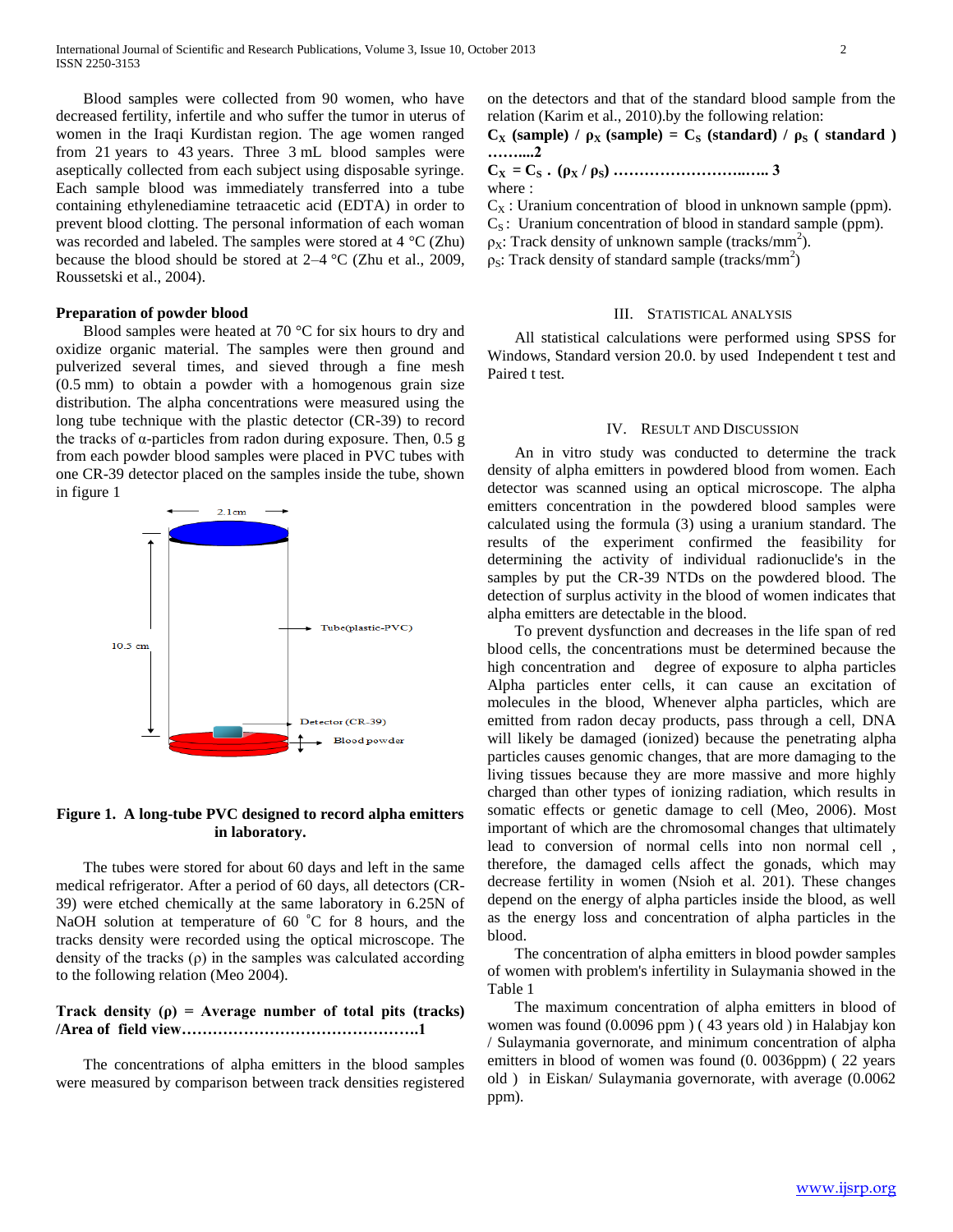| N.S.           | Location      | Age/<br>Years | density<br>of<br>Track<br>alpha emitters track<br>/mm <sup>2</sup> | Concentration of alpha<br>emitters (ppm) |
|----------------|---------------|---------------|--------------------------------------------------------------------|------------------------------------------|
| $\mathbf{1}$   | Eiskan        | 22            | 8.061                                                              | 0.0036                                   |
| $\overline{c}$ | Khurmal       | 26            | 8.469                                                              | 0.0038                                   |
| 3              | Chamchamal    | 27            | 9.581                                                              | 0.0043                                   |
| $\overline{4}$ | Shekhan       | 28            | 9.924                                                              | 0.0044                                   |
| 5              | Darbandikhan  | 28            | 9.996                                                              | 0.0045                                   |
| 6              | <b>Rzgary</b> | 29            | 10.317                                                             | 0.0046                                   |
| $\tau$         | Bakhteary     | 30            | 10.317                                                             | 0.0046                                   |
| 8              | Reaea         | 31            | 11.044                                                             | 0.0049                                   |
| 9              | Takea         | 33            | 11.393                                                             | 0.0051                                   |
| 10             | Kalar         | 33            | 11.480                                                             | 0.0051                                   |
| 11             | Khalakan      | 34            | 11.743                                                             | 0.0052                                   |
| 12             | Bazean        | 34            | 11.931                                                             | 0.0053                                   |
| 13             | Kfry          | 35            | 12.193                                                             | 0.0054                                   |
| 14             | Sharawany     | 36            | 12.993                                                             | 0.0058                                   |
| 15             | Zaraeen       | 36            | 14.352                                                             | 0.0064                                   |
| 16             | Toymalek      | 36            | 14.917                                                             | 0.0067                                   |
| 17             | Said sadiq    | 36            | 14.958                                                             | 0.0067                                   |
| 18             | Penjween      | 36            | 15.277                                                             | 0.0068                                   |
| 19             | khormal       | 37            | 15.729                                                             | 0.0070                                   |
| 20             | Zargata       | 39            | 15.913                                                             | 0.0071                                   |
| 21             | Bardarash     | 38            | 16.208                                                             | 0.0072                                   |
| 22             | Mawat         | 39            | 16.282                                                             | 0.0073                                   |
| 23             | Dukan         | 39            | 16.849                                                             | 0.0075                                   |
| 24             | Qaladza       | 39            | 17.314                                                             | 0.0077                                   |
| 25             | Halabjay taza | 40            | 17.547                                                             | 0.0079                                   |
| 26             | Rania         | 40            | 18.196                                                             | 0.0081                                   |
| 27             | Mamostayan    | 41            | 19.133                                                             | 0.0086                                   |
| 28             | Sulaymania    | 41            | 19.496                                                             | 0.0087                                   |
| 29             | Arbat         | 42            | 20.049                                                             | 0.0090                                   |
| 30             | Halabjay kon  | 43            | 21.387                                                             | 0.0096                                   |
| $**$           |               |               | 14.413                                                             | 0.0062                                   |

# **Table 1: Evaluation of concentration of alpha emitters in powder blood for women in Sulaymania governorate in Iraqi Kurdistan region.**

\*\*=Mean

 The concentration of alpha emitters in blood samples of women with problem's fertility in Erbil showed in the Table 2 The maximum concentration of alpha emitters in blood of women was found (0.0146 ppm ) ( 42 years ) in Sedakan / Erbil

governorate, and minimum concentration of alpha emitters in blood of women was found (0. 0031 ppm) ( 21 years ) in Shorsh / Erbil governorate, with average (0.0085 ppm).

# **Table 2: Evaluation of alpha emitters concentration powder blood for women in Erbil governorate in Iraqi Kurdistan region, by passive method**

| N.S. | Location   | Age/<br>Years | Track density of alpha<br>emitters<br>track/ $mm2$ | Concentration of alpha<br>emitters (ppm) |
|------|------------|---------------|----------------------------------------------------|------------------------------------------|
| 31   | Shorsh     | 21            | 6.958                                              | 0.0031                                   |
| 32   | Kas-Nazan  | 22            | 7.019                                              | 0.0031                                   |
| 33   | Shaqlawa   | 25            | 7.077                                              | 0.0032                                   |
| 34   | Salahadden | 26            | 13.010                                             | 0.0058                                   |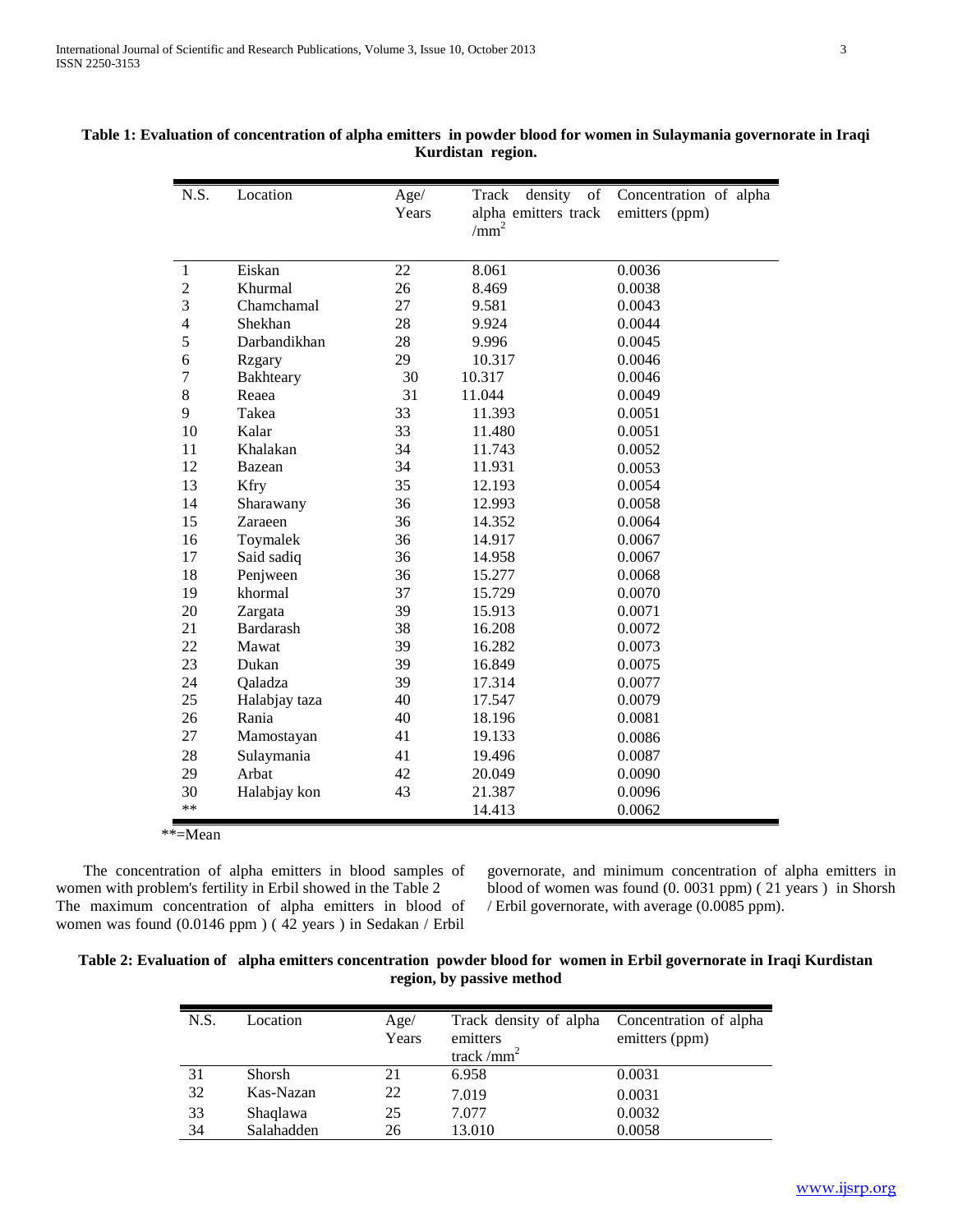| 35   | Nazanen        | 26 | 13.436 | 0.0060 |
|------|----------------|----|--------|--------|
| 36   | Holy-Zatd      | 27 | 13.473 | 0.0060 |
| 37   | Kareat-Zanko   | 27 | 15.336 | 0.0069 |
| 38   | Nawato dw      | 27 | 15.432 | 0.0069 |
| 39   | Erbil Center   | 28 | 16.053 | 0.0072 |
| 40   | Khalefan       | 28 | 16.073 | 0.0072 |
| 41   | <b>Rzgary</b>  | 29 | 16.516 | 0.0074 |
| 42   | Aeen-Kawa      | 29 | 16.868 | 0.0075 |
| 43   | Saed -Taqan    | 29 | 17.430 | 0.0078 |
| 44   | Sarsang        | 30 | 18.496 | 0.0083 |
| 45   | Qshtapa        | 31 | 18.610 | 0.0083 |
| 46   | Makhmur        | 31 | 19.212 | 0.0086 |
| 47   | Shaqlawa       | 32 | 19.639 | 0.0088 |
| 48   | Haji-Omaran    | 33 | 19.948 | 0.0089 |
| 49   | Rawanduz       | 34 | 20.550 | 0.0092 |
| 50   | Barzan         | 34 | 20.686 | 0.0093 |
| 51   | Harer          | 35 | 21.131 | 0.0095 |
| 52   | Taq-Taq        | 36 | 22.875 | 0.0103 |
| 53   | Shekholla      | 37 | 23.108 | 0.0104 |
| 54   | Prdea          | 38 | 24.427 | 0.0109 |
| 55   | Ronaki         | 38 | 25.182 | 0.0113 |
| 56   | Koya           | 38 | 25.920 | 0.0116 |
| 57   | <b>Barsren</b> | 40 | 26.132 | 0.0117 |
| 58   | Deana          | 41 | 26.965 | 0.0121 |
| 59   | Eiskan         | 42 | 27.625 | 0.0124 |
| 60   | Sedakan        | 42 | 32.509 | 0.0146 |
| $**$ |                |    | 18.923 | 0.0085 |

\*\*=Mean

 Alpha particles are more damaging to the living tissue and exposure of the gonads leads to decreased fertility in women

# **3. Differences in participants' laboratory outcomes between Erbil and Sulaymania**

 Significant differences found in participants' laboratory results between Erbil and Sulaymania. Track density of powder blood of Erbil's participants had significantly higher means than participants of Sulaymania. And powder blood concentration of alpha emitter, the means was found lower in results of Sulaymania' participants than results of Erbil' participants, the result of the alpha emitter concentrations of the blood powdered of women's problem fertility in Sulaymania was high significant difference  $(p<0.001)$ , also the result of the alpha emitter concentrations of the blood powdered of women's problem fertility in Erbil was high significant difference ( $p<0.001$ ), as shown in Table 3

| Table3: Differences of participants' laboratory outcomes between Erbil and Sulaymania |  |  |  |
|---------------------------------------------------------------------------------------|--|--|--|
|                                                                                       |  |  |  |

| Variables                                   |            | $Mean \pm SD$      | Mean difference | <i>p</i> value |
|---------------------------------------------|------------|--------------------|-----------------|----------------|
| Track density in powder blood               | Sulaymania | $14.102 \pm 3.703$ | $-4.822$        | 0.001          |
|                                             | Erbil      | $18.923 \pm 6.200$ |                 |                |
|                                             |            |                    |                 |                |
| Conc. of alpha emitters in powderSulaymania |            | $0.0062 + 0.029$   | $-0.0077$       | 0.001          |
| blood                                       | Erbil      | $0.0085 \pm 0.048$ |                 |                |

Independent t test

# **2- Correlations between participants' age and their laboratory results**

 Pearson correlation used to find out the correlations among the parametric results. Significant strong positive correlation found for age to track density of powder blood, powder blood

concentration of alpha emitter. Significant positive correlation also found for track density of powder blood, powder blood concentration of alpha emitter, as shown in Table 4.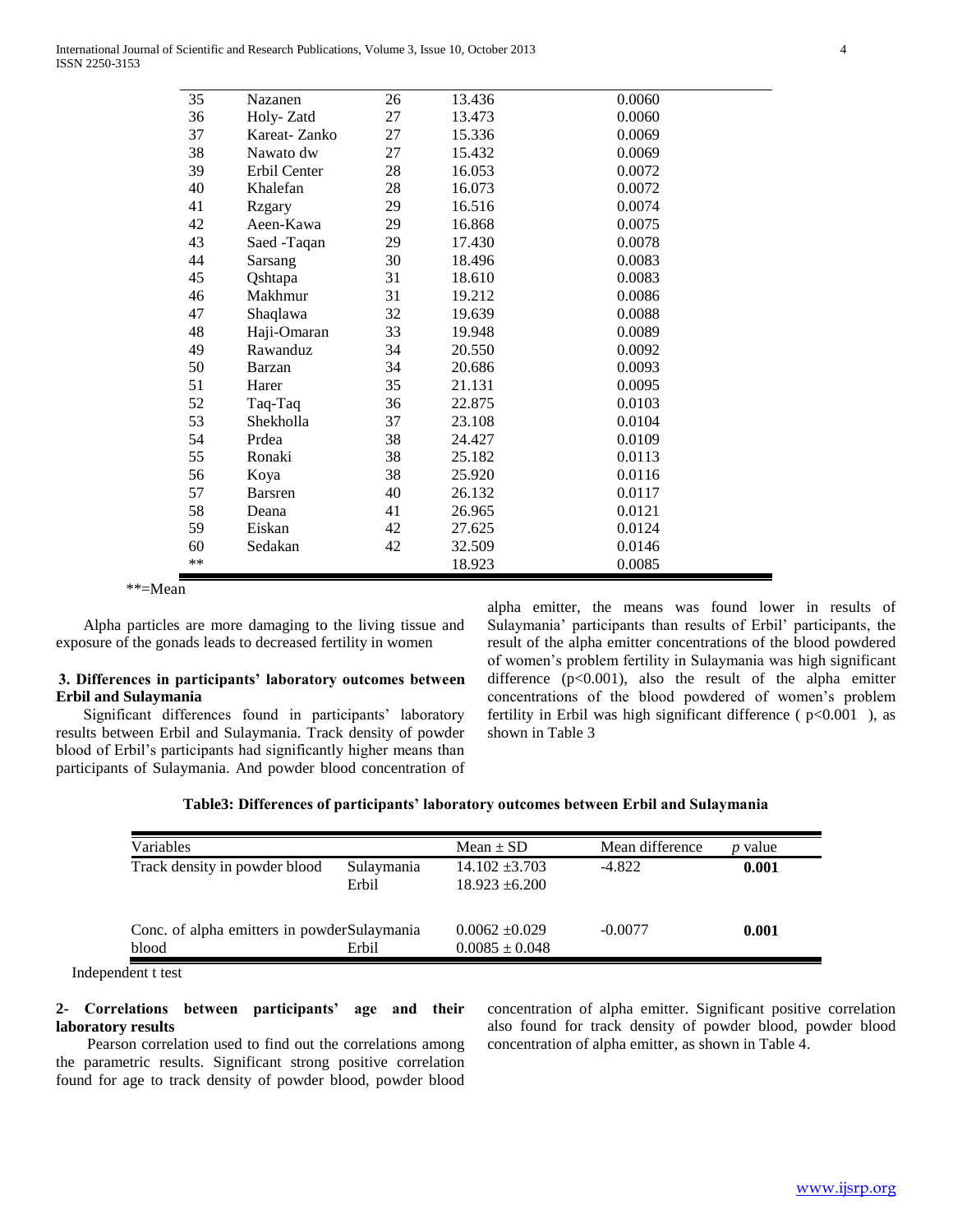|                                                    |                                          | Age              | Track density of Co. of alpha<br>alpha emitters | emitters<br>in<br>powder |
|----------------------------------------------------|------------------------------------------|------------------|-------------------------------------------------|--------------------------|
| Age                                                | Pearson Correlation<br><i>p</i> value    |                  | 0.723<br>< 0.001                                | 0.944<br>< 0.001         |
| Track density<br>powder blood                      | of Pearson Correlation<br><i>p</i> value | 0.723<br>< 0.001 | 1                                               | 0.612<br>< 0.001         |
| Concentration<br>alpha emitters in<br>powder blood | ofPearson Correlation                    | 0.944            | 0.612                                           |                          |
|                                                    | <i>p</i> value                           | < 0.001          | < 0.001                                         |                          |

#### **Table 4: Correlations between participants' age and their laboratory ou**

Correlation is significant at the 0.01 level (2-tailed)

## V. CONCLUSION

 The finding from this research shows that alpha concentration level in powdered blood in two places were different, the concentration of alpha emitters in blood of women with weakness in fertility in Iraqi Kurdistan region is higher in Erbil more than the concentration of alpha emitters of blood in Sulaymania. The alpha particles are more damaging to the living tissue, because they are more massive and more highly charged than other types of ionizing radiation, resulting in cell somatic effect or genetic damage, and destroy the living cells causing impact in gonads, leading weakness in women fertility. Most of data have been significant, therefore, the result shown that the radiation effect on women's fertility

#### ACKNOWLEDGEMENT

 The authors would like to acknowledgement the research support provided by the School of Physics, Universiti Sains Malaysia and the Dr. shaheed Khalid hospital, Iraqi Kurdistan.

#### **REFERENCES**

- [1] BAKER N., et al., Exposure to ionising-radiation from x-rays in the intensive therapy unit-St Vincent's Hospital. Australian Critical Care, vol. 5, p. 24. 1992.
- [2] FERNANDO G., et al., Biomonitorization of cadmium, chromium, manganese, nickel and lead in whole blood, urine, auxiliary hair and saliva in an occupationally exposed population Science of the Total Environment. 2011 Elsevier
- [3] Karim M. S. Mohammed A.H. & Abbas A.A., Measurement of Uranium Concentrations in Human blood in some the Regions of Baghdad Governorate Ibn Al- Haitham AITHAM J. Fo R Pury & Appil Sci. Vol .23 (2). 2010.
- [4] Kendall G. M., & Smith T. J. Doses to organs and tissues from radon and its decay products. J. Radiol. Prot. 22, 389–406. 2002.
- [5] Libinaki R., et al. Evaluation of the safety of mixed tocopheryl phosphates (MTP) -A formulation of a-tocopheryl phosphate plus a-di-tocopheryl

phosphate. Food and Chemical Toxicology 44, 916–932, Australia. Elsevier. 2006.

- [6] MEO S. A., et al., Hematological findings in male x-ray technicians. Saudi medical journal, vol. 25, pp. 852-856. 2004.
- [7] MEO A., Hazards of x-ray radiation on the quantitative and phagocytic functions of ploymorphonuc lear neutrophils in x-ray technicians. occupy health, vol. 48, p. 5. 2006.
- [8] Nsiah-Akoto I., Fletcher J. J., Oppon O. C., & Andam A.B. Indoor Radon Levels and the Associated Effective Dose Rate Determination at Dome in the Greater Accra Region of Ghana Research Journal of Environmental and Earth Sciences 3(2): 124-130, 2011. Accra, Ghana. 2011.
- [9] Puchala M., et al., The Influence of Radiation Quality on Radiation-induced Hemolysis and Hemoglobin Oxidation of Human Erythrocytes. Journal of radiation research, vol. 45, pp. 275-279. 2004
- [10] Tanabe K., ET AL., Prediction of the potentially fertile period by urinary hormone measurements using a new home –use monitor: comparison with laboratory hormone analyses. Human Reproduction. Vol. 16, No.8 pp.1619-1624. 2001.
- [11] ZHU D., et al., Fabrication and characterization of Li3TaO4 ceramic pebbles by wet process," Journal of Nuclear Materials, vol. 396, pp. 245- 250. 2009.
- [12] [ROUSSETSKI A. S., CR-39 Track detectors in cold fusion experiments: Review and perspectives. P. N. Lebedev Physical Institute, Russian Academy of Sciences. 2004.

#### AUTHORS

**First Author** – Najeba F. Salih, Medical Physics and Radiation Science Research Group, School of Physics, Universiti Sains Malaysia, 11800 USM, Penang, Malaysia., College of Science, University of Koya, Department of physics, Kurdistan Region, Iraq., Corresponding author.E-mail addresses: najebafarhad@yahoo.com

**Second Author** – Mohamad S. Jaafar Medical Physics and Radiation Science Research Group, School of Physics, Universiti Sains Malaysia, 11800 USM, Penang, Malaysia. **Third Author** – Anees A. Al-Hamzawi Najeba F. Salih, Medical Physics and Radiation Science Research Group, School

of Physics, Universiti Sains Malaysia, 11800 USM, Penang,